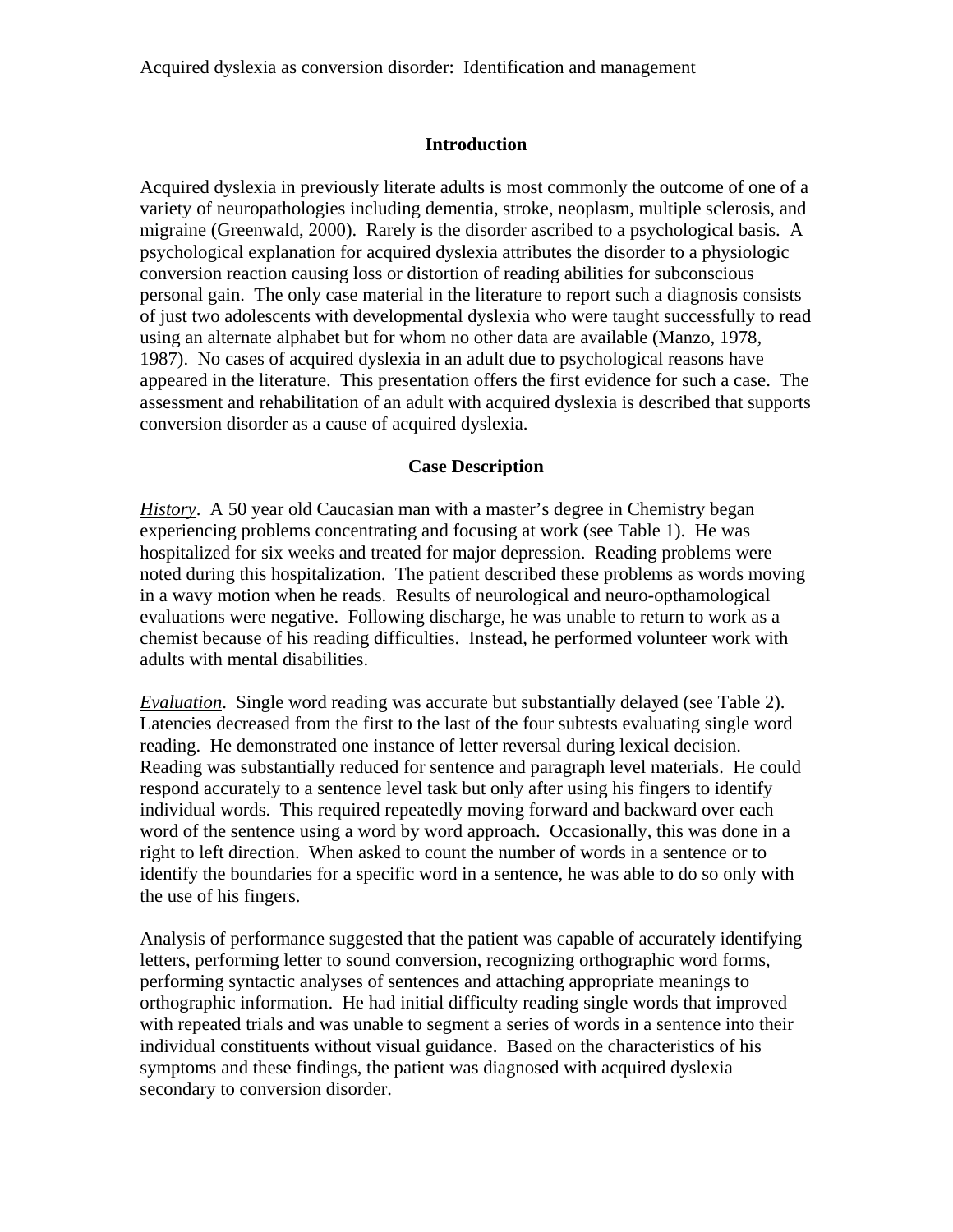# **Management**

*Symptomatic treatment.* Treatment focused on improving functional reading abilities secondary to increased reading rate for paragraph-level materials and increased awareness of the source of these reading deficits. The *Multiple Oral Rereading* approach Beeson, 1998; Moyer, 1979) was used to increase oral reading rate. All reading materials were controlled for increasing length and complexity. Baseline reading rates were collected for each reading passage prior to exposure to treatment. The first half of each passage was then assigned for multiple daily readings as homework. Probes were collected for both treated and untreated materials during the ensuing treatment session to determine treatment effects as well as estimate generalization of observed gains.

Baseline reading rate at the beginning of treatment was 14.4 words per minute (wpm) (see Figure). The patient required the use of a visual guide constructed from cardboard with a window cut out to read. His reading behavior was shaped so that the cardboard guide was replaced by visual scanning using his finger followed by the withdrawal of any visual supports. Overall reading rate for treated materials increased to 30 wpm at the end of treatment. Improvements observed on treated materials generalized to materials not exposed to treatment.

*Counseling.* Once the patient demonstrated familiarity with the procedure and confidence in his improving abilities, counseling was introduced to improve his insight regarding the nature of his reading deficits. The work-related circumstances accompanying the onset of his reading disorder were explored. The patient stated that he enjoyed his work as a chemist but that he'd had a difficult relationship with his supervisor and was unable to resolve disagreements. He had discontinued attempting to do so. He wished to return to work but understood the difficulty that would create, especially given his reading problems. He was compelled to return to this position because of his seniority and the benefits he had accumulated. He stated that he would be satisfied to return to his job for one day and then leave just to demonstrate that he was capable of returning to work.

The patient was encouraged by his improvement and not as worried about his reading. With further improvement, he felt he would be able to return to work. He was counseled over two sessions that his reading disorder may be related to conflicts concerning workrelated issues and that resolution of these conflicts may result in full recovery of his reading abilities. He was accepting of this explanation and the need to focus future treatment on psychotherapy rather than on reading treatment.

#### **Outcome**

The patient was referred to his psychiatrist with a recommendation for psychotherapy to address his work-related issues. Seven months following discharge from reading treatment, a request was received from his employer for information to support reassignment of employment. The patient was lost to further attempts for follow-up.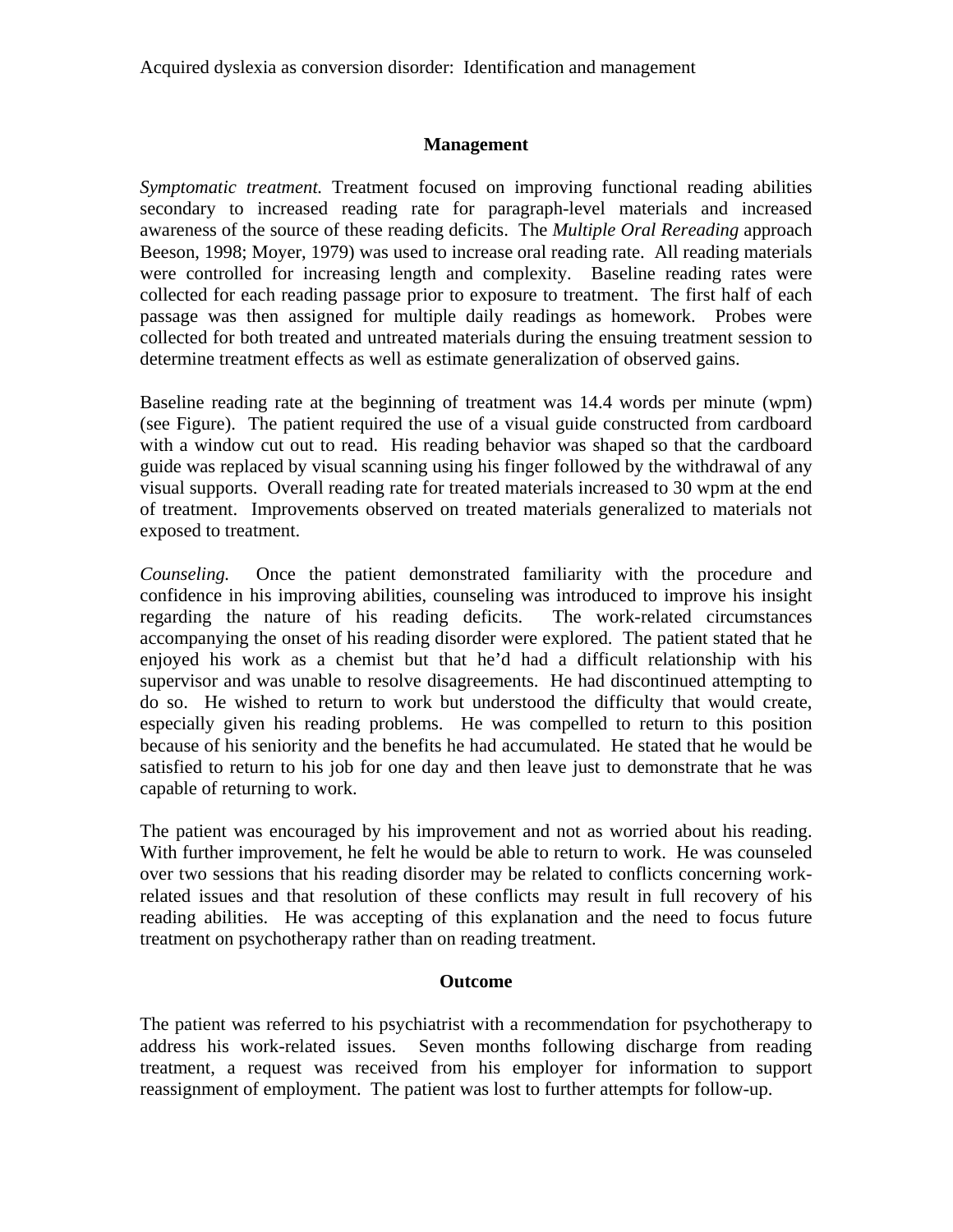#### **Conclusions**

This rare case relates acquired dyslexia in an adult to psychological problems. It provides evidence for an unusual form of conversion disorder.

#### **References**

- American Psychiatric Association (2000). *Diagnostic and statistical manual of mental*  disorders: DSM-IV-TR (4<sup>th</sup> ed., text revision). Washington, DC: Author.
- Beeson, P. (1998). Treatment for letter-by-letter reading: A case study. In N. Helm-Estabrooks & A.L. Holland (Eds.), *Clinical decision making in aphasia treatment* (pp. 153-177). San Diego, CA: Singular Press.
- Greenwald, M.L. (2000). The acquired dyslexias. In S.E. Nadeau, L. J. Gonzales Rothi, & B. Crosson (Eds.), *Aphasia and language: Theory to practice* (pp. 159-183). New York: The Guilford Press.
- Manzo, A.V. (1978). Dyslexia as specific psychoneurosis. *Journal of Reading Behavior, 9*(3), 305-308.
- Manzo, A.V. (1987). Psychologically induced dyslexia and learning disabilities. *Reading Teacher, 40*(4), 408-413.
- Moyer, S. B. (1979). Rehabilitation of alexia: A case study. *Cortex, 15*, 139-144.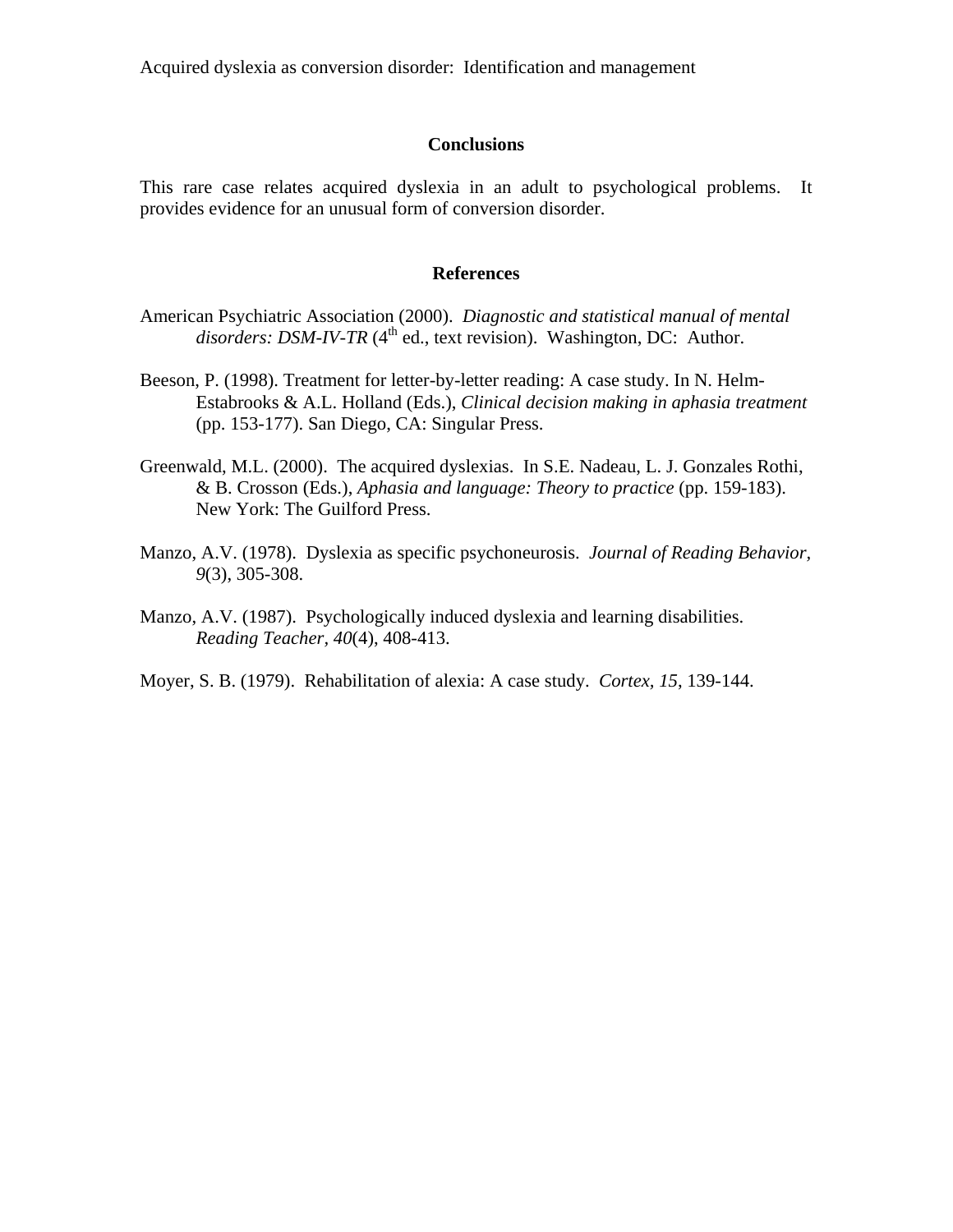Table 1. Patient symptoms categorized according to major diagnostic criteria for conversion disorder (300.11).

|                | <b>DSM-IV-TR Diagnostic Criteria</b> <sup>1</sup>                                                                                                                                                                            | <b>Patient Symptoms</b>                                                                                                                                                                                             |
|----------------|------------------------------------------------------------------------------------------------------------------------------------------------------------------------------------------------------------------------------|---------------------------------------------------------------------------------------------------------------------------------------------------------------------------------------------------------------------|
| A.             | One or more symptoms or deficits affecting<br>voluntary motor or sensory function that<br>suggest a neurological or other general medical<br>condition                                                                       | Patient reports "words move in a wavy motion"<br>when reading; "shaky wordscan't find a way<br>to stop the movement of the words"; relies on<br>visual guide with window cut out to read sentences<br>in paragraphs |
| <b>B.</b>      | Psychological factors are judged to be<br>associated with the symptom or deficit because<br>the initiation or exacerbation of the symptom<br>or deficit is preceded by conflicts or other<br>stressors                       | Hospitalized for 6 weeks for major depression 15<br>months prior to evaluation; reading difficulties first<br>observed during hospitalization; history of familial<br>depression                                    |
| $\mathbf{C}$ . | The symptom or deficit is not intentionally<br>produced or feigned (as in factitious disorder<br>or malingering)                                                                                                             | No apparent external reward or benefit from<br>reading problems                                                                                                                                                     |
| D.             | The symptom or deficit cannot, after<br>appropriate investigation, be fully explained by<br>a general medical condition, or by the direct<br>effects of a substance, or as a culturally<br>sanctioned behavior or experience | Neurological and neuro-opthamological<br>evaluations are negative; MRI of brain reveals no<br>abnormality                                                                                                           |
| Ε.             | The symptom or deficit causes clinically<br>significant distress or impairment in social,<br>occupational, or other important areas of<br>functioning or warrants medical evaluation.                                        | Despondent and occasionally tearful when<br>discussing reading problems; unable to return to<br>position as chemist in county medical examiner's<br>office                                                          |
| F.             | The symptom or deficit is not limited to pain<br>or sexual dysfunction, does not occur<br>exclusively during the course of somatization<br>disorder, and is not better accounted for by<br>another mental disorder.          | Problem described as "more visual" and<br>characterized by difficulty seeing small print;<br>sentences appear to be "one big word," unable to<br>"separate the words"                                               |

| Specify type of symptom or deficit                                                                                                                                                       |                                       |  |  |  |  |
|------------------------------------------------------------------------------------------------------------------------------------------------------------------------------------------|---------------------------------------|--|--|--|--|
| With motor symptom or deficit (e.g., impaired<br>coordination or balance, paralysis or localized<br>weakness, difficulty swallowing or lump in throat,<br>aphonia, and urinary retention |                                       |  |  |  |  |
| With sensory symptom or deficit (e.g., loss of                                                                                                                                           | Visual distortions limited to reading |  |  |  |  |
| touch or pain sensation, double vision, blindness,                                                                                                                                       |                                       |  |  |  |  |
| deafness, and hallucinations)                                                                                                                                                            |                                       |  |  |  |  |
| With seizures or convulsions (includes seizures or                                                                                                                                       |                                       |  |  |  |  |
| convulsions with voluntary sensory components)                                                                                                                                           |                                       |  |  |  |  |
| With mixed presentation (if symptoms of more                                                                                                                                             |                                       |  |  |  |  |
| than one category are evident)                                                                                                                                                           |                                       |  |  |  |  |
| From American Psychiatric Association (2000). Diagnostic and statistical manual of mental disorders $(4th$                                                                               |                                       |  |  |  |  |

ed., Text Revision). Washington, DC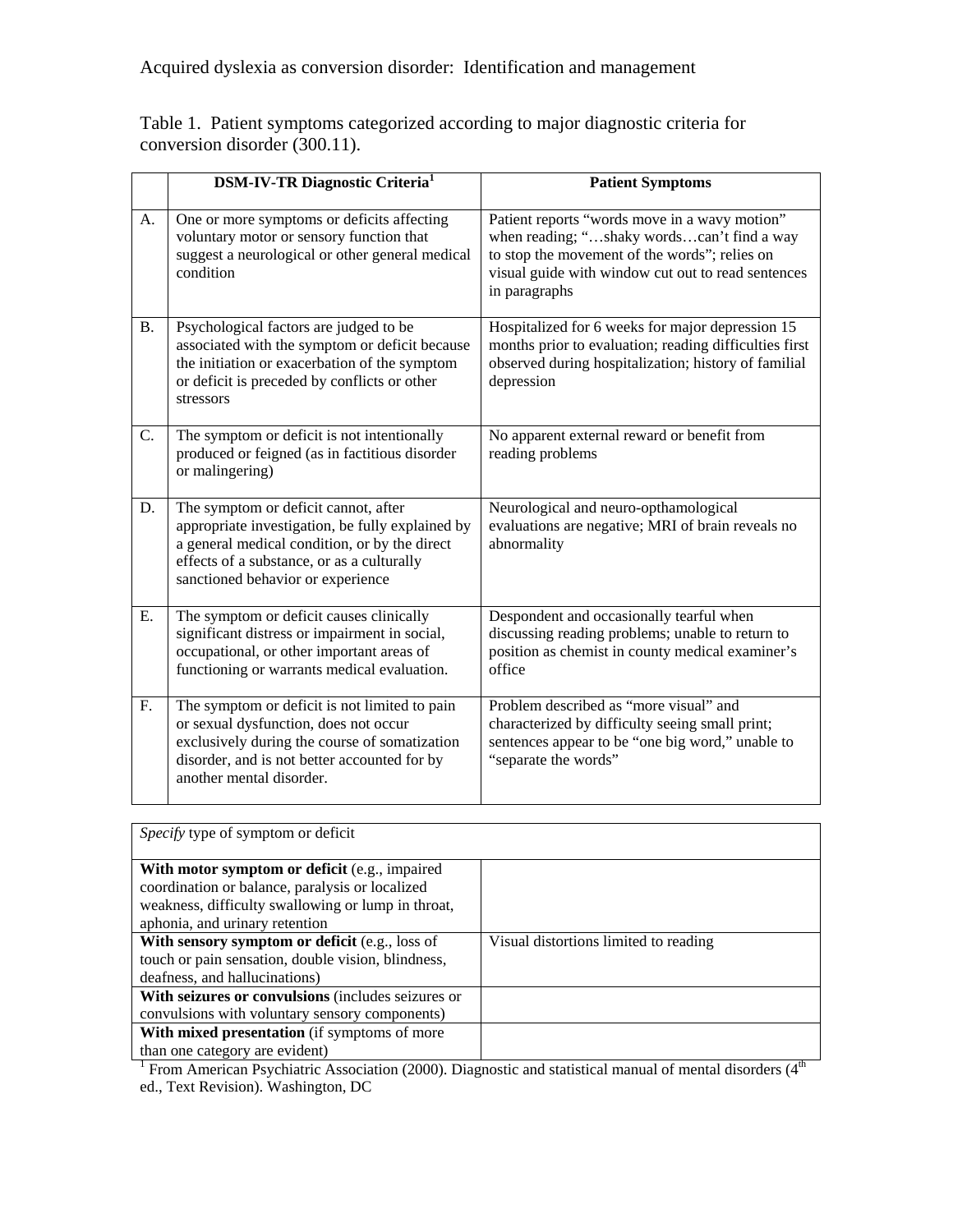| <b>Test</b>                                                                 | Maximum | Result     | Latency<br>(sec.) |
|-----------------------------------------------------------------------------|---------|------------|-------------------|
| <b>Boston Naming Test (BNT)</b>                                             | 60      | 55         |                   |
| <b>Reading Comprehension Battery</b><br>For Aphasia-Second Edition (RCBA-2) |         |            |                   |
| <b>Core Subtests</b>                                                        |         |            |                   |
| Word-Visual                                                                 | 10      | 10         | 379               |
| Word-Auditory                                                               | 10      | 10         | 271               |
| Word-Semantic                                                               | 10      | 10         | 151               |
| <b>Functional Reading</b>                                                   | 10      | 0/2        | 278               |
| Synonyms                                                                    | 10      | 10         | 360               |
| Sentence-Picture                                                            | 10      | $3/10$ d/c | 300               |
| Paragraph-Picture                                                           | 10      | $1/10$ d/c | 142               |
| Paragraph-Factual                                                           |         | <b>NA</b>  |                   |
| Paragraph-Inferential                                                       |         | <b>NA</b>  |                   |
| Morpho-Syntax                                                               |         | <b>NA</b>  |                   |
| <b>Supplementary Subtest</b>                                                |         |            |                   |
| <b>Lexical Decision</b>                                                     | 20      | 20         | 258               |

# Table 2. Assessment Measures